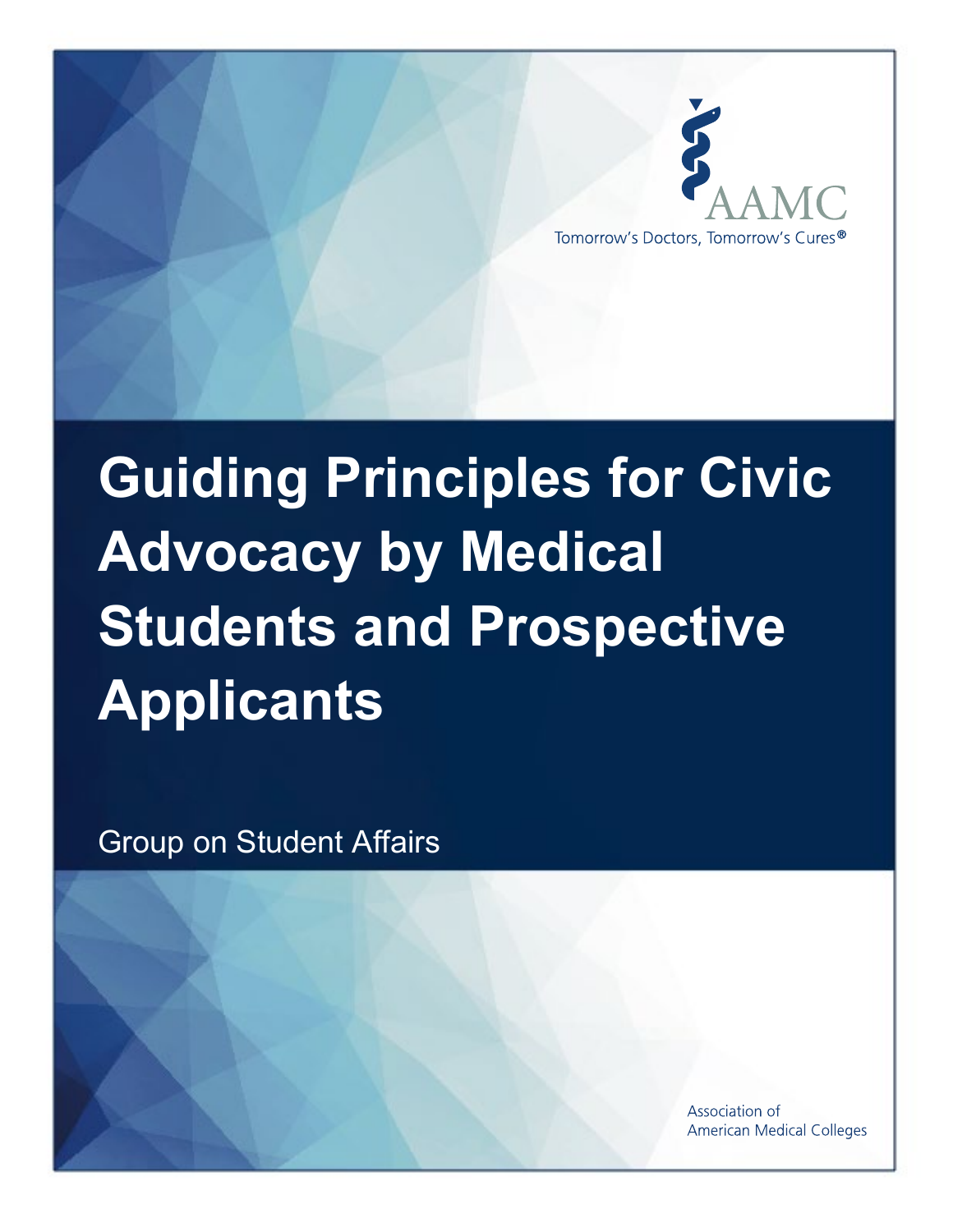# Guiding Principles for Civic Advocacy by Medical Students and Prospective **Applicants**

Group on Student Affairs

Association of American Medical Colleges Washington, D.C.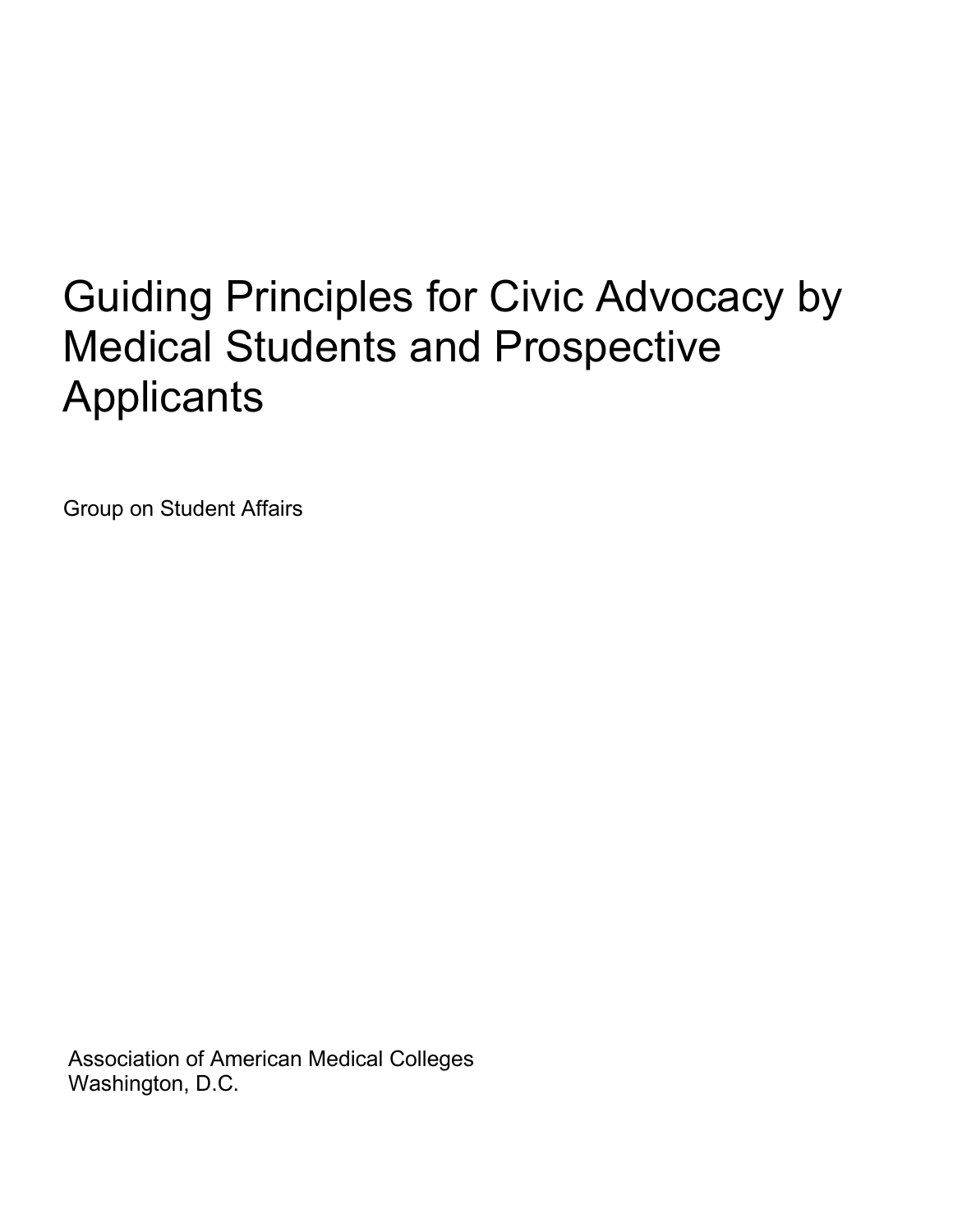This document was created by the Group on Student Affairs and is intended to aid both leaners and institutions in considering how to engage in and support student advocacy to eliminate police brutality and systemic racism and promote diversity, equity, and inclusion. All content reflects the views of the Group on Student Affairs and does not reflect the official position or policy of the Association of American Medical Colleges unless clearly specified.

The AAMC leads and serves academic medicine to improve the health of people everywhere. aamc.org

© 2020 Association of American Medical Colleges

#### Acknowledgments

The Group on Student Affairs wishes to thank Anita Pokorny, MEd, GSA National Chair, Katherine Chretien, MD, NEGSA Chair, and the Organization of Student Representatives Administrative Board for their invaluable contribution to this document.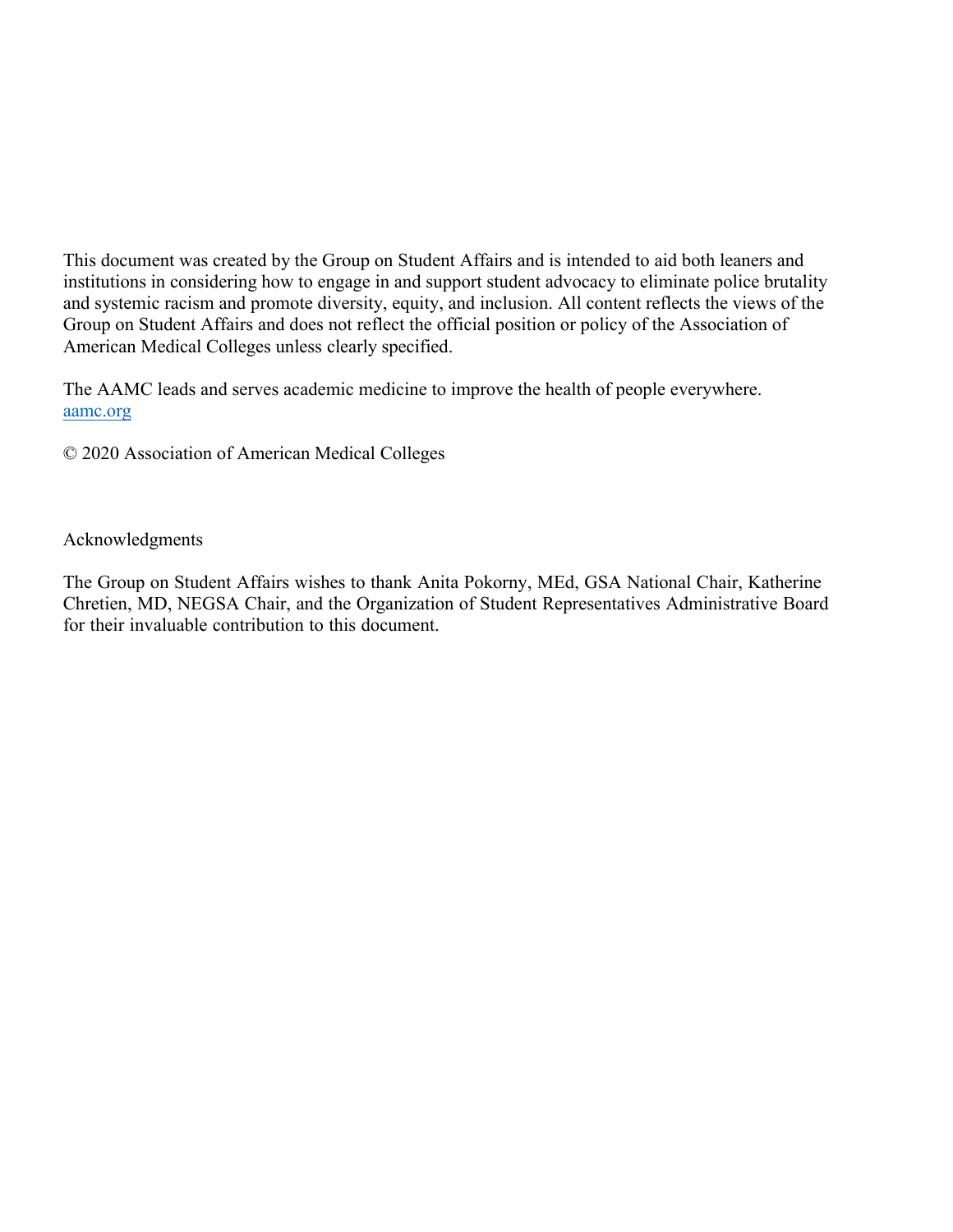

### *Introduction*

The following guiding principles and resources were developed by the AAMC Group on Student Affairs (GSA) and were supported by the Organization of Student Representatives (OSR). The goal is to aid both learners and institutions in considering how to engage in and support advocacy to eliminate police brutality and systemic racism and promote diversity, equity, and inclusion for all. This document offers guidance for medical students and prospective applicants as they participate or consider participating in civic advocacy.

# *Safely Exercising First Amendment Rights*

- Follow basic safety guidelines for participating in public protests:
	- o Tell someone when and where you are going and let them know when you return.
	- o When possible, go with a friend or loved one.
	- o Develop the awareness to recognize and remove yourself from a situation before, or as a last resort when, a situation turns violent or puts you at legal risk.
	- o If you're with a group of friends or peers, watch out for each other.
	- o Practice social distancing, wear a mask, and wash your hands and/or use hand sanitizer frequently.
- Several trusted organizations have released free guidelines for safely organizing and/or participating in peaceful protests and exercising your first amendment rights:
	- o [https://www.amnestyusa.org/pdfs/SafeyDuringProtest\\_F.pdf](https://www.amnestyusa.org/pdfs/SafeyDuringProtest_F.pdf)
	- o [https://www.consumerreports.org/coronavirus/how-to-stay-safe-while-protesting-during-a](https://www.consumerreports.org/coronavirus/how-to-stay-safe-while-protesting-during-a-pandemic/)[pandemic/](https://www.consumerreports.org/coronavirus/how-to-stay-safe-while-protesting-during-a-pandemic/)
	- o [https://www.npr.org/sections/goatsandsoda/2020/06/05/870306050/coronavirus-faqs-how-to](https://www.npr.org/sections/goatsandsoda/2020/06/05/870306050/coronavirus-faqs-how-to-stay-safe-while-protesting-when-to-go-out-after-recovery)[stay-safe-while-protesting-when-to-go-out-after-recovery](https://www.npr.org/sections/goatsandsoda/2020/06/05/870306050/coronavirus-faqs-how-to-stay-safe-while-protesting-when-to-go-out-after-recovery)
	- o <https://wustl.edu/about/compliance-policies/governance/demonstrations-disruption/>
- In addition to the general principles above, follow the standard COVID-19 safety precautions as much as possible and consider both your personal risk and the risk to your family, roommates, cohort, and patients before participating in public protests. For example, if you live with an older parent or a family member or roommate who is immunosuppressed, find other ways to engage. If you participate in public protests, practice social distancing, wear a mask, and wash your hands and/or use hand sanitizer frequently.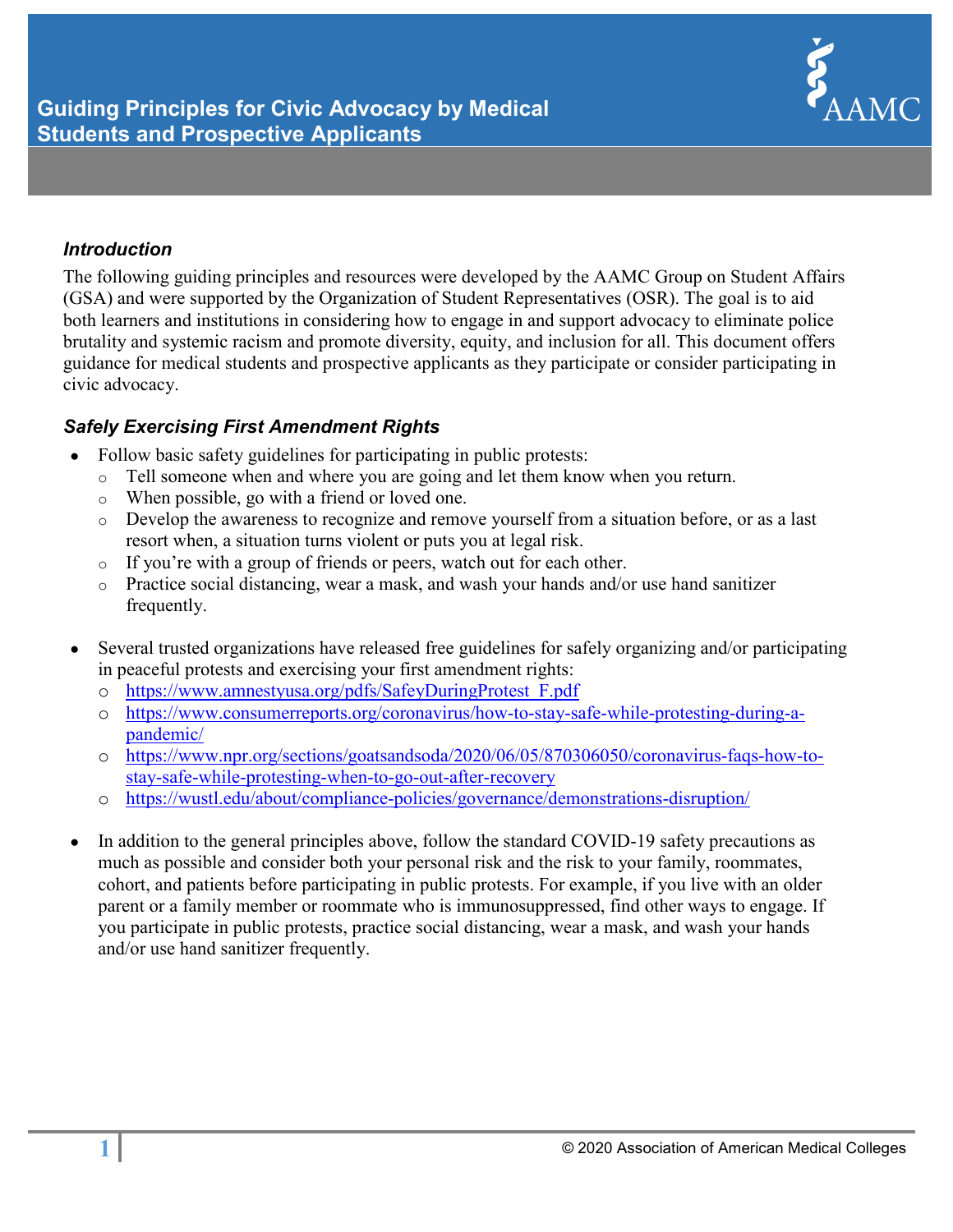

## *Understanding Legal and Professional Considerations*

- Familiarize yourself with the local and state laws where you are protesting.
- Educate yourself about the variations in requirements for applying to medical schools or residency programs of interest as well as those for applying for licensure. Different states have different licensing requirements, particularly around what is reported and considered in criminal background checks. Contact information for state medical boards is available on the [Federation for State](https://www.fsmb.org/)  [Medical Boards \(FSMB\) website.](https://www.fsmb.org/) It is important to understand what is and might be asked of you at each of these points both in centralized applications and by the individual institutions or programs.
- Take this opportunity as a student and aspiring healthcare professional to learn about relevant institutional policies and the potential implications, positive and negative, of engaging in different types of protest and advocacy. If you have questions about the policies or need help locating them, contact your student affairs office.
- Consider how your engagement in different forms of activism or advocacy reflects your developing professionalism. Commitment to equity and advocacy, cultural humility, and humanism – these are all important elements of professionalism that you can demonstrate through protesting and other expressions of your first amendment rights. As those in the privileged role of physicians in training, advocacy in this context can lead to impactful and meaningful change on behalf of patients. With this, however, comes increased public scrutiny that reflects not only on the individual, but also the profession as a whole.

To this end, being accountable for your decisions and behavior and watching out for your peers' safety and well-being are also means of demonstrating professionalism. In addition, keep in mind that freedom of speech does not equal freedom from all social or professional consequences for what one says, does, or writes. With the ubiquity of social media, be mindful that actions can have a lasting record that can follow a person's professional career. As a general litmus test, one's behaviors or generalized speech while lawfully protesting should be something they would feel comfortable repeating in front of their dean/student affairs staff.

# *Balancing Educational Responsibility and Obligations with Advocacy and Activism*

• Situate your advocacy and activism - whether at the personal/patient, community, or societal level in the full context of your educational development and professional identity formation. Advocacy is a key skill and responsibility for a healthcare professional but focusing on advocacy and activism at the cost of learning the other knowledge, skills, and competencies necessary to be a capable physician may ultimately be self-defeating. Think about how your advocacy and activism inform and might be informed by other aspects of your education and development.